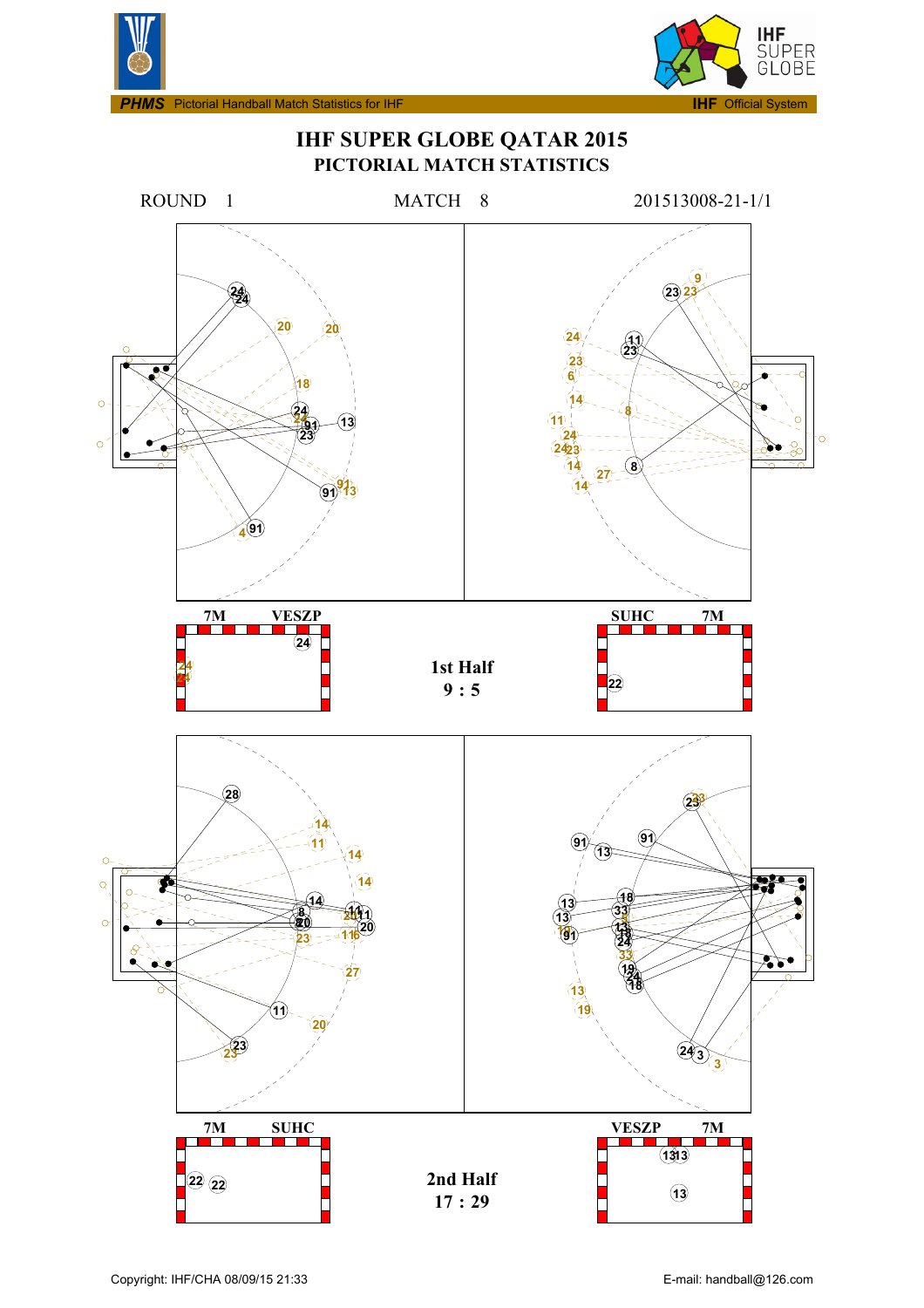



**PHMS** Pictorial Handball Match Statistics **INF** Official System

## **IHF SUPER GLOBE QATAR 2015**

INDV/TEAM MATCH STATISTICS

| MEN            | <b>OFFICIAL</b><br><b>HANDBALL</b>         |               | <b>SEMI-FINAL</b><br>ROUND <sub>1</sub> |              |              |              | GROUP X<br>MATCH 8 |            |              |              |                 |                         |              |              | 201513008-14-1/2<br>Duhail<br>08/09/2015 20:00 |
|----------------|--------------------------------------------|---------------|-----------------------------------------|--------------|--------------|--------------|--------------------|------------|--------------|--------------|-----------------|-------------------------|--------------|--------------|------------------------------------------------|
| No.            | Name                                       | Field<br>Shot | Line<br>Shot                            | Wing<br>Shot | Fast<br>Brk. | Brk.<br>Thr. | Free<br>Thr.       | 7m<br>Thr. | <b>Total</b> | Rate<br>$\%$ | ASST. ERR. WAR. |                         |              | 2'           | D+DR TIME                                      |
|                | <b>SYDNEY UNI HANDBALL CLUB(AUS)(SUHC)</b> |               |                                         |              |              |              |                    |            |              |              |                 |                         |              |              |                                                |
|                | (COURT PLAYER)                             |               |                                         |              |              |              |                    |            |              |              |                 |                         |              |              |                                                |
| $\mathbf{1}$   | <b>FOGERTY Ben</b>                         |               |                                         |              |              |              |                    |            |              | 0.0%         |                 |                         |              |              | 00:02:44                                       |
| 6              | <b>GAULON Pierre</b>                       | 0/2           |                                         |              |              |              |                    |            | 0/2          | 0.0%         | $\overline{2}$  |                         | $\mathbf{1}$ |              | 00:20:44                                       |
| $\overline{7}$ | <b>ANDERSON Tim</b>                        |               |                                         |              |              |              |                    |            |              | 0.0%         |                 |                         |              |              | 00:00:00                                       |
| 8              | <b>BONNIN Pierre</b>                       |               | 3/4                                     |              |              |              |                    |            | 3/4          | 75.0%        |                 |                         | $\mathbf{1}$ | 3            | 00:29:54                                       |
| 9              | <b>CORNELLA Joan</b>                       |               |                                         | 0/1          |              |              |                    |            | 0/1          | 0.0%         |                 |                         |              |              | 00:15:48                                       |
| 11             | LENNSTROM N. J.                            | 1/3           | 0/1                                     |              |              | 2/2          | 1/1                |            | 4/7          | 57.1%        |                 | 4                       |              |              | 00:43:03                                       |
| 14             | <b>RUI Renato Tupan</b>                    | 0/5           |                                         |              | 0/1          | 1/1          |                    |            | 1/7          | 14.3%        |                 | $\overline{2}$          |              |              | 00:52:34                                       |
| 20             | HOLLAND L. Simon                           | 1/3           |                                         |              | 1/1          |              |                    |            | 2/4          | 50.0%        | 3               | 2                       |              |              | 00:17:14                                       |
| 22             | <b>SZKLARSKI Tomasz</b>                    |               |                                         |              |              |              |                    | 3/3        | 3/3          | 100%         |                 |                         |              |              | 00:19:33                                       |
| 23             | <b>LLORENTE Diego</b>                      | 0/2           |                                         | 1/3          | 2/3          |              |                    |            | 3/8          | 37.5%        |                 | 3                       |              |              | 00:47:40                                       |
| 24             | <b>DARSOULANT Celym</b>                    | 0/3           |                                         |              |              |              |                    |            | 0/3          | 0.0%         |                 |                         | $\mathbf{1}$ | $\mathbf{1}$ | 00:23:55                                       |
| 25             | TRAVERSO S.                                |               |                                         |              |              |              |                    |            |              | 0.0%         |                 |                         |              | 1            | 00:17:03                                       |
| 26             | <b>LASKAWY Johannes</b>                    |               |                                         |              |              |              |                    |            |              | 0.0%         |                 | $\overline{2}$          |              |              | 00:10:04                                       |
| 27             | <b>THRANE Johan</b>                        | 0/1           | 0/1                                     |              |              |              |                    |            | 0/2          | 0.0%         |                 | $\overline{\mathbf{c}}$ |              |              | 00:13:19                                       |
| 28             | <b>KROCZEK Mateusz</b>                     |               |                                         | 1/1          |              |              |                    |            | $1/1$        | 100%         |                 |                         |              |              | 00:39:31                                       |
| 29             | <b>JOMIN Martin</b>                        |               |                                         |              |              |              |                    |            |              | 0.0%         |                 |                         |              |              | 00:57:16                                       |
|                | <b>Total</b>                               | 2/19          | 3/6                                     | 2/5          | 3/5          | 3/3          | 1/1                | 3/3        | 17/42        | 40.5%        | $5\phantom{1}$  | 15                      | 3            | $\sqrt{5}$   |                                                |
|                | (GOALKEEPER)                               |               |                                         |              |              |              |                    |            |              |              |                 |                         |              |              |                                                |
| $\mathbf{1}$   | <b>FOGERTY Ben</b>                         |               |                                         |              |              |              |                    | 0/1        | 0/1          | 0.0%         |                 |                         |              |              | 00:02:44                                       |
| 29             | <b>JOMIN Martin</b>                        | 2/9           | 0/4                                     | 0/3          | 3/10         | 0/4          |                    | 0/3        | 5/33         | 15.2%        |                 |                         |              |              | 00:57:16                                       |
|                | <b>Total</b>                               |               |                                         |              |              |              |                    |            |              |              |                 |                         |              |              |                                                |
|                |                                            | 2/9           | 0/4                                     | 0/3          | 3/10         | 0/4          |                    | 0/4        | 5/34         | 14.7%        |                 |                         |              |              |                                                |

### **COURT PLAYER: GOALS/SHOTS GOALKEEPER: SAVED/SHOTS**

| <b>TEAM TOTALS</b> | <b>GOALS</b> | <b>SAVED</b> | <b>MISSED</b> | <b>POST</b> | <b>BLOCKED</b> | <b>TOTAL</b>   | $RATE(\% )$ |
|--------------------|--------------|--------------|---------------|-------------|----------------|----------------|-------------|
| Field Shot         | 2            | 8            | 4             |             | 4              | 19             | 10.5%       |
| Line Shot          | 3            | 2            |               |             |                | 6              | 50.0%       |
| Wing Shot          | 2            | 2            |               |             |                | 5              | 40.0%       |
| <b>Fastbreak</b>   | 3            |              |               |             |                | 5              | 60.0%       |
| Breakthrough       | 3            |              |               |             |                | 3              | 100.0%      |
| <b>Free Throw</b>  | 1.           |              |               |             |                | $\blacksquare$ | 100.0%      |
| 7M-Throw           | 3            |              |               |             |                | 3              | 100.0%      |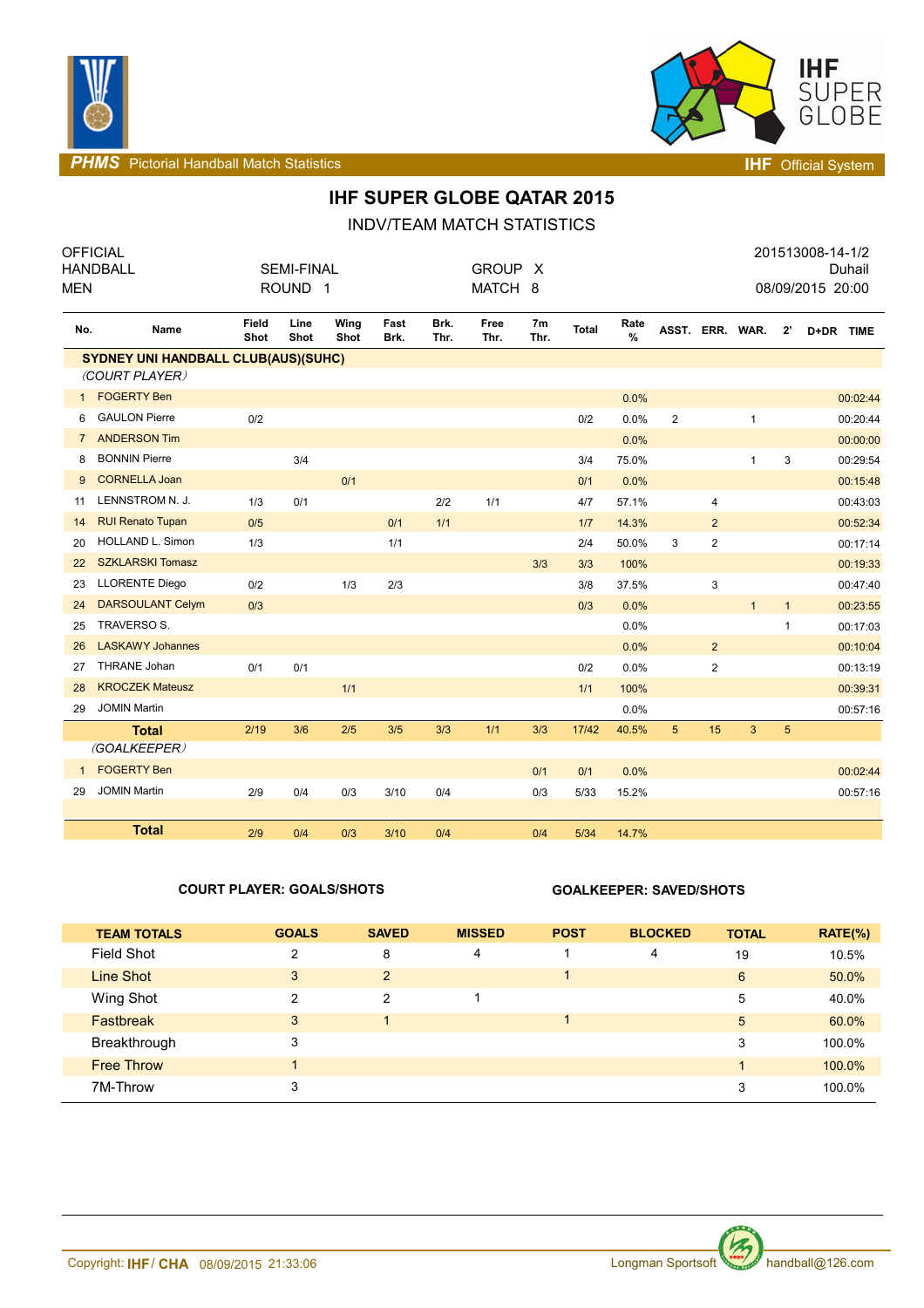



**PHMS** Pictorial Handball Match Statistics **Intervalse and Contract Contract Contract Contract Contract Contract Contract Contract Contract Contract Contract Contract Contract Contract Contract Contract Contract Contract C** 

## **IHF SUPER GLOBE QATAR 2015**

INDV/TEAM MATCH STATISTICS

| <b>OFFICIAL</b>                     |                         |               |                    |              |              |              |              |                        |              |                       |                 |                |                |                | 201513008-14-2/2 |
|-------------------------------------|-------------------------|---------------|--------------------|--------------|--------------|--------------|--------------|------------------------|--------------|-----------------------|-----------------|----------------|----------------|----------------|------------------|
| <b>HANDBALL</b>                     |                         |               | <b>SEMI-FINAL</b>  |              |              |              | GROUP X      |                        |              |                       |                 |                |                |                | Duhail           |
| <b>MEN</b>                          |                         |               | ROUND <sub>1</sub> |              |              |              | MATCH 8      |                        |              |                       |                 |                |                |                | 08/09/2015 20:00 |
| No.                                 | Name                    | Field<br>Shot | Line<br>Shot       | Wing<br>Shot | Fast<br>Brk. | Brk.<br>Thr. | Free<br>Thr. | 7 <sub>m</sub><br>Thr. | <b>Total</b> | Rate<br>$\frac{9}{6}$ | ASST. ERR. WAR. |                |                | $2^{\prime}$   | D+DR TIME        |
| <b>MKB-MVM VESZPREM(HUN)(VESZP)</b> |                         |               |                    |              |              |              |              |                        |              |                       |                 |                |                |                |                  |
|                                     | (COURT PLAYER)          |               |                    |              |              |              |              |                        |              |                       |                 |                |                |                |                  |
| 3                                   | <b>GULYAS Peter</b>     |               |                    | 1/1          | 0/1          |              |              |                        | 1/2          | 50.0%                 |                 | 3              |                |                | 00:20:52         |
| 4                                   | <b>IVANCSIK Gergo</b>   |               |                    | 0/1          |              |              |              |                        | 0/1          | 0.0%                  |                 | $\mathbf{1}$   |                |                | 00:09:37         |
| 5                                   | <b>SCHUCH Istvan T.</b> |               |                    |              | 0/1          |              |              |                        | 0/1          | 0.0%                  |                 |                |                | $\mathbf{1}$   | 00:27:10         |
| 13                                  | <b>ILIC Momir</b>       | 4/5           |                    |              | 0/1          | 1/1          |              | 3/3                    | 8/10         | 80.0%                 |                 |                |                |                | 00:22:55         |
| 14                                  | <b>PALMARSSON Aron</b>  |               |                    |              |              |              |              |                        |              | 0.0%                  | 5               |                |                |                | 00:33:57         |
| 16                                  | <b>MIKLER Roland</b>    |               |                    |              |              |              |              |                        |              | 0.0%                  | 1               | $\mathbf{1}$   |                |                | 01:00:00         |
| 18                                  | <b>NILSSON Andreas</b>  |               | 3/4                |              |              |              |              |                        | 3/4          | 75.0%                 |                 |                | $\mathbf{1}$   |                | 00:11:19         |
| 19                                  | NAGY Laszlo Z.          | 0/2           |                    |              |              | 1/1          |              |                        | 1/3          | 33.3%                 | $\mathbf{1}$    |                |                |                | 00:17:37         |
| 20                                  | <b>ZEITZ Christian</b>  | 0/1           | 0/1                |              |              |              |              |                        | 0/2          | 0.0%                  | $\mathbf{1}$    |                |                | $\overline{2}$ | 00:28:40         |
| 23                                  | <b>UGALDE GARCIA C.</b> |               |                    | 0/1          | 2/2          |              |              |                        | 2/3          | 66.7%                 |                 | $\mathbf{1}$   |                |                | 00:31:30         |
| 24                                  | <b>MARGUC Gasper</b>    |               | 0/1                | 2/2          | 4/4          |              |              | 1/3                    | 7/10         | 70.0%                 |                 | $\overline{2}$ |                |                | 00:35:07         |
| 25                                  | <b>RODRIGUEZ Jose</b>   |               |                    |              |              |              |              |                        |              | 0.0%                  |                 | 3              |                |                | 00:26:02         |
| 30                                  | <b>TERZIC Mirsad</b>    |               |                    |              |              |              |              |                        |              | 0.0%                  |                 | $\mathbf{1}$   | $\mathbf{1}$   |                | 00:14:14         |
| 32                                  | <b>ALILOVIC Mirko</b>   |               |                    |              |              |              |              |                        |              | 0.0%                  |                 |                |                |                | 00:00:00         |
| 33                                  | <b>SULIC Renato</b>     |               | 1/1                |              | 0/1          |              |              |                        | 1/2          | 50.0%                 | $\mathbf{1}$    | $\mathbf{1}$   |                | $\mathbf{1}$   | 00:38:44         |
| 91                                  | SLISKOVIC Ivan          | 3/4           |                    |              | 1/1          | 2/2          |              |                        | 6/7          | 85.7%                 | 1               | $\mathbf{1}$   | $\mathbf{1}$   |                | 00:38:17         |
|                                     | <b>Total</b>            | 7/12          | 4/7                | 3/5          | 7/11         | 4/4          |              | 4/6                    | 29/45        | 64.4%                 | 10              | 14             | $\overline{3}$ | $\overline{4}$ |                  |
|                                     | (GOALKEEPER)            |               |                    |              |              |              |              |                        |              |                       |                 |                |                |                |                  |
| 16                                  | <b>MIKLER Roland</b>    | 8/10          | 2/5                | 2/4          | 1/4          | 0/3          | 0/1          | 0/3                    | 13/30        | 43.3%                 | $\mathbf{1}$    | $\mathbf{1}$   |                |                | 01:00:00         |
|                                     |                         |               |                    |              |              |              |              |                        |              |                       |                 |                |                |                |                  |
|                                     |                         |               |                    |              |              |              |              |                        |              |                       |                 |                |                |                |                  |
|                                     | <b>Total</b>            | 8/10          | 2/5                | 2/4          | 1/4          | 0/3          | 0/1          | 0/3                    | 13/30        | 43.3%                 | $\mathbf{1}$    | $\overline{1}$ |                |                |                  |

### **COURT PLAYER: GOALS/SHOTS GOALKEEPER: SAVED/SHOTS**

| <b>TEAM TOTALS</b> | <b>GOALS</b>            | <b>SAVED</b> | <b>MISSED</b>  | <b>POST</b> | <b>BLOCKED</b> | <b>TOTAL</b>   | $RATE(\%)$ |
|--------------------|-------------------------|--------------|----------------|-------------|----------------|----------------|------------|
| <b>Field Shot</b>  |                         | 2            |                |             | 2              | 12             | 58.3%      |
| Line Shot          | $\overline{\mathbf{4}}$ |              | $\overline{2}$ |             |                | $\overline{7}$ | 57.1%      |
| Wing Shot          | 3                       |              |                | 2           |                | 5              | 60.0%      |
| Fastbreak          |                         | 3            |                |             |                | 11             | 63.6%      |
| Breakthrough       | 4                       |              |                |             |                | 4              | 100.0%     |
| <b>Free Throw</b>  |                         |              |                |             |                |                | 0.0%       |
| 7M-Throw           | 4                       |              |                | 2           |                | 6              | 66.7%      |